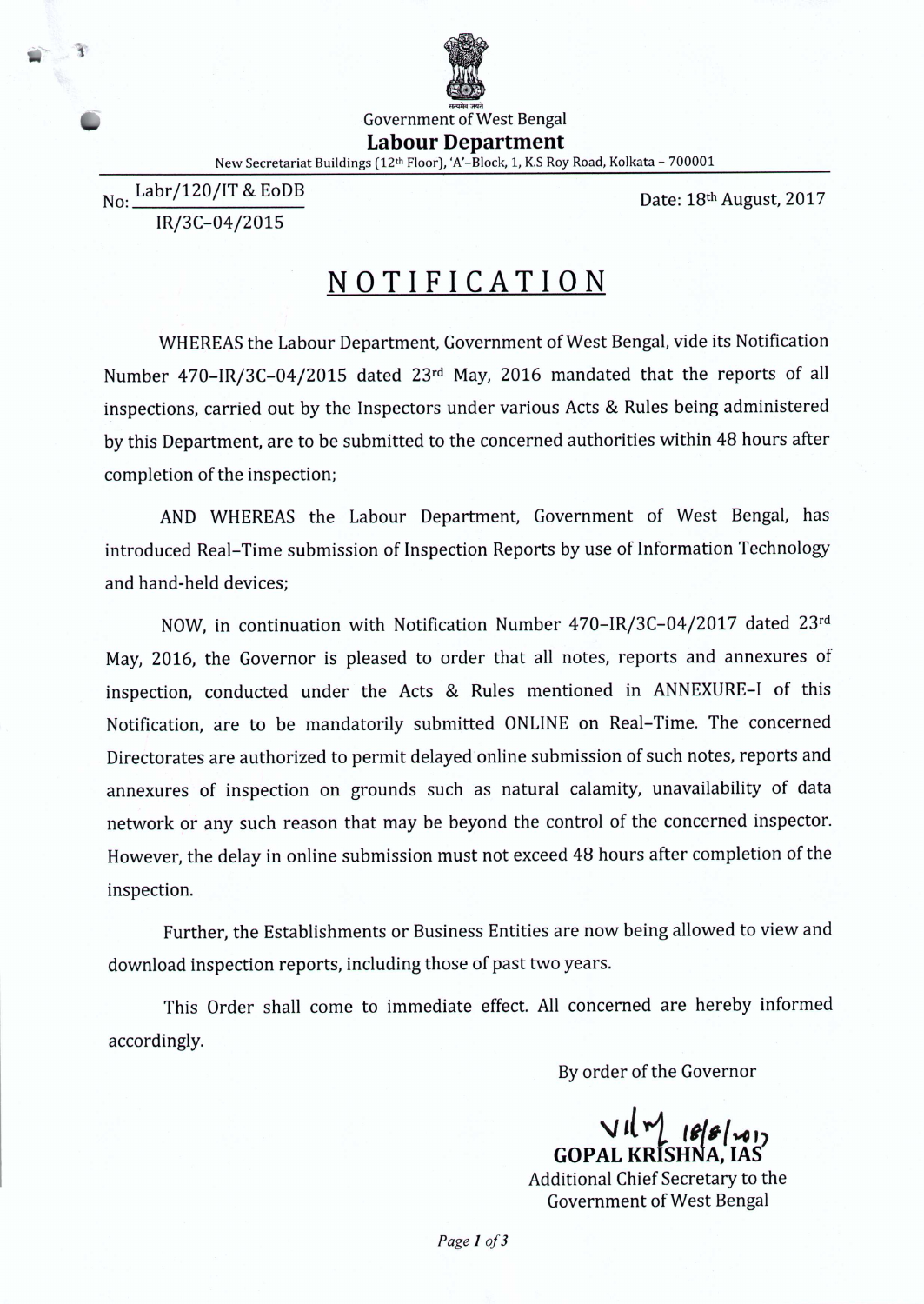No: Labr/ 120/1(1)/IT & EoDB Date: 18<sup>th</sup> August, 2017

**----- - - \_..**

- ------- -

Copy forwarded for information and reference to:-

i). The Managing Director, West Bengal Industrial Development Corporation (WBIDC) "PROTITI",23, Abanindranath Tagore Street, Kolkata - 700017.

**ABHINAV CHANDRA, IAS** Secretary Labour Department

## No: Labr/ 120/2(3)/IT & EoDB Date: 18<sup>th</sup> August, 2017

**AV CHANDRA, lAS** Secretary Labour Department

Copy forwarded for information and necessary action to:-

- 1) The Labour Commissioner, West Bengal New Secretariat Buildings, 1, K.S Roy Road, Kolkata - 700001.
- 2) The Chief Inspector of Factories New Secretariat Buildings, 1, K.S Roy Road, Kolkata - 700001.
- 3) The Director of Boilers New Secretariat Buildings, 1, K.S Roy Road, Kolkata - 700001.

*Page2of3*